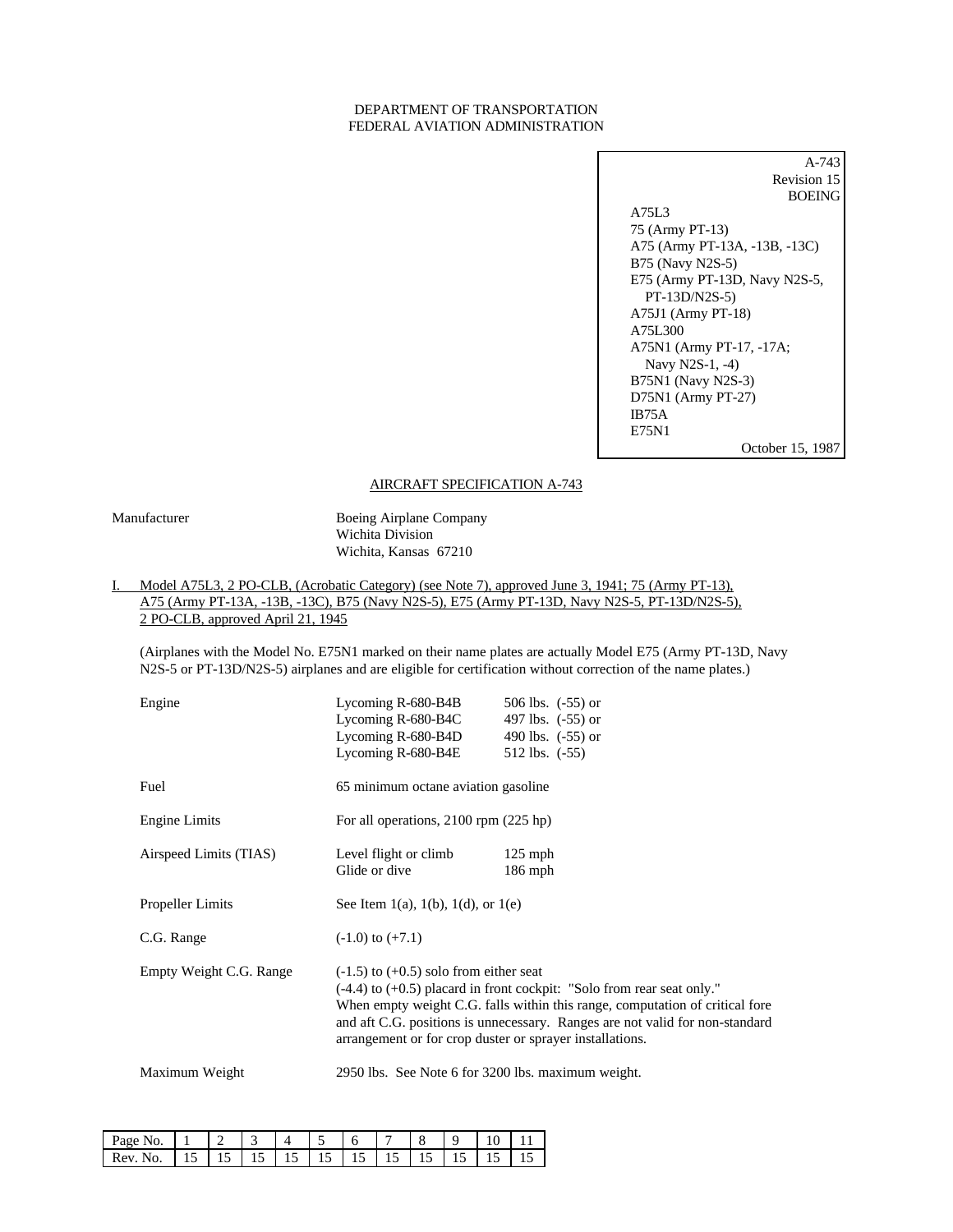|    | Number of Seats                                            | 2 $(+19)$ and $(+55)$                                                                                                                                                                                                                                                                                                                                 |                |                                                                  |                                  |                                                            |
|----|------------------------------------------------------------|-------------------------------------------------------------------------------------------------------------------------------------------------------------------------------------------------------------------------------------------------------------------------------------------------------------------------------------------------------|----------------|------------------------------------------------------------------|----------------------------------|------------------------------------------------------------|
|    | Maximum Baggage                                            | 60 lbs. $(+84)$                                                                                                                                                                                                                                                                                                                                       |                |                                                                  |                                  |                                                            |
|    | Fuel Capacity<br>Oil Capacity                              | 46 gals. (-5) (One tank in upper wing center section)<br>4.4 gals. (-26)                                                                                                                                                                                                                                                                              |                |                                                                  |                                  |                                                            |
|    | <b>Control Surface Movements</b>                           | Elevator trim tab<br>Elevator<br>Aileron<br>Rudder                                                                                                                                                                                                                                                                                                    | Up<br>Up<br>Up | $15^{\circ}$<br>$24^{\circ}$<br>$23^{\circ}$<br>Right $30^\circ$ | Down<br>Down<br>Down 18°<br>Left | $15^{\circ}$<br>$22^{\circ}$<br>$30^{\circ}$               |
|    | Serial Numbers Eligible                                    | 75001 and up and all Army and Navy serial numbers. Use manufacturer's<br>number if available.                                                                                                                                                                                                                                                         |                |                                                                  |                                  |                                                            |
|    | Required Equipment                                         | Items 1(a) or (b) or (d) or (e); 105(a), (b) or (c); 203(a) or (b); 204(a) or (b);<br>$205(a)$ or (b); $401(a)$ or (b); $402$                                                                                                                                                                                                                         |                |                                                                  |                                  |                                                            |
| П. | (Acrobatic Category) (See NOTE 7), approved April 21, 1945 | Model A75N1 (Army PT-17, -17A, Navy N2S-1, -4); B75N1 (Navy N2S-3, D75N1 (Army PT-27), 2 PO-CLB,                                                                                                                                                                                                                                                      |                |                                                                  |                                  |                                                            |
|    | Engine                                                     | Continental W-670-6A<br>Continental W-670-6N                                                                                                                                                                                                                                                                                                          |                | 465 lbs. $(-55)$ or<br>470 lbs. (-55)                            |                                  |                                                            |
|    | Fuel                                                       | 65 minimum octane aviation gasoline                                                                                                                                                                                                                                                                                                                   |                |                                                                  |                                  |                                                            |
|    | <b>Engine Limits</b>                                       | For all operations, 2075 rpm (220 hp)                                                                                                                                                                                                                                                                                                                 |                |                                                                  |                                  |                                                            |
|    | Airspeed Limits (TIAS)                                     | Level flight or climb<br>Glide or dive                                                                                                                                                                                                                                                                                                                |                | $125$ mph<br>186 mph                                             |                                  |                                                            |
|    | Propeller limits                                           | See Item 1(b), 1(d), or 1(e)                                                                                                                                                                                                                                                                                                                          |                |                                                                  |                                  |                                                            |
|    | C.G. Range                                                 | $(-1.0)$ to $(+7.1)$                                                                                                                                                                                                                                                                                                                                  |                |                                                                  |                                  |                                                            |
|    | Empty Weight C.G. Range                                    | $(-1.5)$ to $+0.5$ ) Solo from either seat<br>$(-4.4)$ to $(+0.5)$ placard in front cockpit: "Solo from rear seat only."<br>When empty weight C.G. falls within this range, computation of critical fore<br>and aft C.G. positions is unnecessary. Ranges are not valid for non-standard<br>arrangements or for crop duster or sprayer installations. |                |                                                                  |                                  |                                                            |
|    | Maximum Weight                                             | 2950 lbs. See Note 6 for 3200 lbs. maximum weight.                                                                                                                                                                                                                                                                                                    |                |                                                                  |                                  |                                                            |
|    | No. of Seats                                               | 2 (+19) and (+55)                                                                                                                                                                                                                                                                                                                                     |                |                                                                  |                                  |                                                            |
|    | Maximum Baggage                                            | 60 lbs. $(+84)$                                                                                                                                                                                                                                                                                                                                       |                |                                                                  |                                  |                                                            |
|    | <b>Fuel Capacity</b><br>Oil Capacity                       | 46 gals. (-5) (One tank in upper wing center section)<br>4.4 gals. (-26)                                                                                                                                                                                                                                                                              |                |                                                                  |                                  |                                                            |
|    | <b>Control Surface Movements</b>                           | Elevator trim tab<br>Elevator<br>Aileron<br>Rudder                                                                                                                                                                                                                                                                                                    | Up<br>Up<br>Up | $15^{\circ}$<br>$24^{\circ}$<br>$23^{\circ}$<br>Right $30^\circ$ | Down<br>Down<br>Down<br>Left     | $15^{\circ}$<br>$22^{\circ}$<br>$18^{\circ}$<br>$30^\circ$ |
|    | Serial Numbers Eligible                                    | 75001 and up and all Army and Navy serial numbers. Use manufacturer's<br>number if available.                                                                                                                                                                                                                                                         |                |                                                                  |                                  |                                                            |
|    | Required Equipment                                         | Items 1(b or (d) or (e); 105(a), (b) or (c); 203(a) or (b); 204(a) or (b);<br>$205(a)$ or (b); $401(a)$ or (b); $402$                                                                                                                                                                                                                                 |                |                                                                  |                                  |                                                            |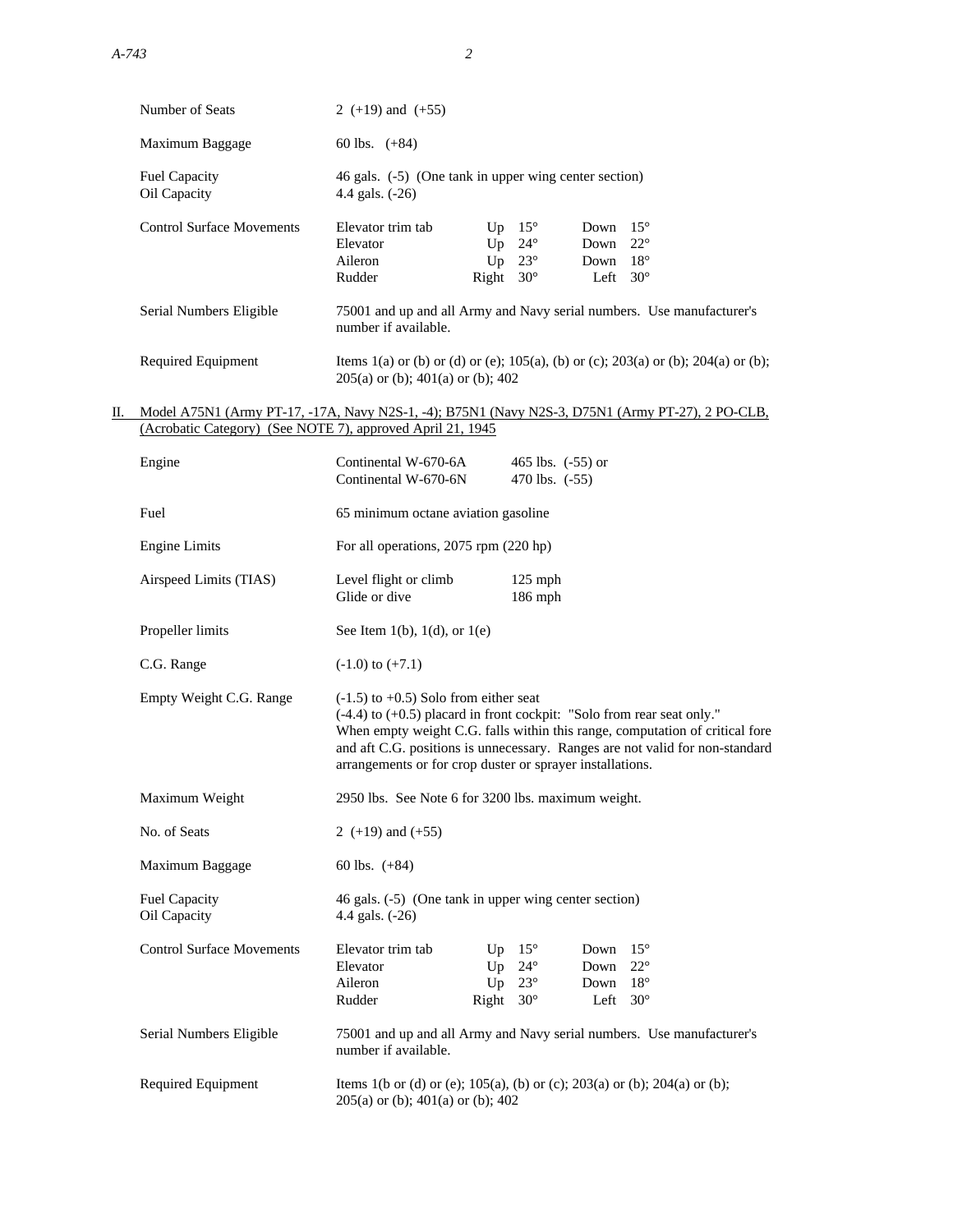| Engine                                                                                                                                                                                                                                                                                                                                                                                                 | Jacobs R-755-7. See NOTE 4 for required modifications.                                                                                                                                                                                                                                                                                                |                                     |                                                |                                                    |                              |
|--------------------------------------------------------------------------------------------------------------------------------------------------------------------------------------------------------------------------------------------------------------------------------------------------------------------------------------------------------------------------------------------------------|-------------------------------------------------------------------------------------------------------------------------------------------------------------------------------------------------------------------------------------------------------------------------------------------------------------------------------------------------------|-------------------------------------|------------------------------------------------|----------------------------------------------------|------------------------------|
| Fuel                                                                                                                                                                                                                                                                                                                                                                                                   |                                                                                                                                                                                                                                                                                                                                                       | 73 minimum octane aviation gasoline |                                                |                                                    |                              |
| <b>Engine Limits</b>                                                                                                                                                                                                                                                                                                                                                                                   | For all operations, 2000 rpm (225 hp)                                                                                                                                                                                                                                                                                                                 |                                     |                                                |                                                    |                              |
| Airspeed Limits (TIAS)                                                                                                                                                                                                                                                                                                                                                                                 | Level flight or climb<br>Glide or dive                                                                                                                                                                                                                                                                                                                |                                     | $125$ mph<br>186 mph                           |                                                    |                              |
| <b>Propeller Limits</b>                                                                                                                                                                                                                                                                                                                                                                                | See item $1(b)$ .                                                                                                                                                                                                                                                                                                                                     |                                     |                                                |                                                    |                              |
| C.G. Range                                                                                                                                                                                                                                                                                                                                                                                             | $(-1.0)$ to $(+7.1)$                                                                                                                                                                                                                                                                                                                                  |                                     |                                                |                                                    |                              |
| Empty Weight C.G. Range                                                                                                                                                                                                                                                                                                                                                                                | $(-1.5)$ to $+0.5$ ) Solo from either seat<br>$(-4.4)$ to $(+0.5)$ placard in front cockpit: "Solo from rear seat only."<br>When empty weight C.G. falls within this range, computation of critical fore<br>and aft C.G. positions is unnecessary. Ranges are not valid for non-standard<br>arrangements or for crop duster or sprayer installations. |                                     |                                                |                                                    |                              |
| Maximum Weight                                                                                                                                                                                                                                                                                                                                                                                         | 2950 lbs.                                                                                                                                                                                                                                                                                                                                             |                                     |                                                |                                                    |                              |
| No. of Seats                                                                                                                                                                                                                                                                                                                                                                                           | 2 $(+19)$ and $(+55)$                                                                                                                                                                                                                                                                                                                                 |                                     |                                                |                                                    |                              |
| Maximum Baggage                                                                                                                                                                                                                                                                                                                                                                                        | 60 lbs. $(+84)$                                                                                                                                                                                                                                                                                                                                       |                                     |                                                |                                                    |                              |
| <b>Fuel Capacity</b>                                                                                                                                                                                                                                                                                                                                                                                   | 46 gals. (-5) (One tank in upper wing center section)                                                                                                                                                                                                                                                                                                 |                                     |                                                |                                                    |                              |
| Oil Capacity                                                                                                                                                                                                                                                                                                                                                                                           | 4.4 gals. (-26)                                                                                                                                                                                                                                                                                                                                       |                                     |                                                |                                                    |                              |
| <b>Control Surface Movements</b>                                                                                                                                                                                                                                                                                                                                                                       | Elevator trim tab<br>Elevator<br>Aileron<br>Rudder                                                                                                                                                                                                                                                                                                    | Up<br>Right $30^\circ$              | Up $15^\circ$<br>$24^{\circ}$<br>Up $23^\circ$ | Down<br>Down<br>Down $18^\circ$<br>Left $30^\circ$ | $15^{\circ}$<br>$22^{\circ}$ |
| Serial Numbers Eligible                                                                                                                                                                                                                                                                                                                                                                                | 75001 and up and all Army and Navy serial numbers. Use manufacturer's<br>number if available.                                                                                                                                                                                                                                                         |                                     |                                                |                                                    |                              |
| Required Equipment                                                                                                                                                                                                                                                                                                                                                                                     | Items 1(b); 105(a), (b) or (c); 203(a) or (b); 204(a) or (b);<br>$205(a)$ or (b); $401(a)$ or (b); $402$                                                                                                                                                                                                                                              |                                     |                                                |                                                    |                              |
| IV. *Model A75L300 (applies only to models listed under Sections I, II, and III when modified according to<br>Mississippi Valley Aircraft Service, Clarksdale, Mississippi, data; Mid-Continent Aircraft Corporation, Hayti,<br>Missouri, data; or equivalent<br>*Note: Models listed under Sections 1, II, or III when modified according to Brandt, Perkins & Brandt,<br>original model designation: | Marysville, California, data, eligible for certification with the following limitation but will retain                                                                                                                                                                                                                                                |                                     |                                                |                                                    |                              |

III. Model A75J1 (Army PT-18) 2 PO-CLB, (Acrobatic Category) (See NOTE 7), approved May 28, 1945

| Engine                 | Lycoming B680-E3<br>Lycoming B680-E3A<br>Lycoming R680-E3B | 525 lbs. $(-54)$ or<br>535 lbs. $(-55)$ or<br>565 lbs. $(-55)$ |
|------------------------|------------------------------------------------------------|----------------------------------------------------------------|
| Fuel                   | 87 minimum octane aviation gasoline                        |                                                                |
| Engine Limits          | Maximum, except takeoff<br>Takeoff (one minute)            | $2200$ rpm $(285$ hp)<br>2300 rpm (300 hp)                     |
| Airspeed Limits (TIAS) | Level flight or climb<br>Glide or dive                     | $125$ mph<br>$186$ mph                                         |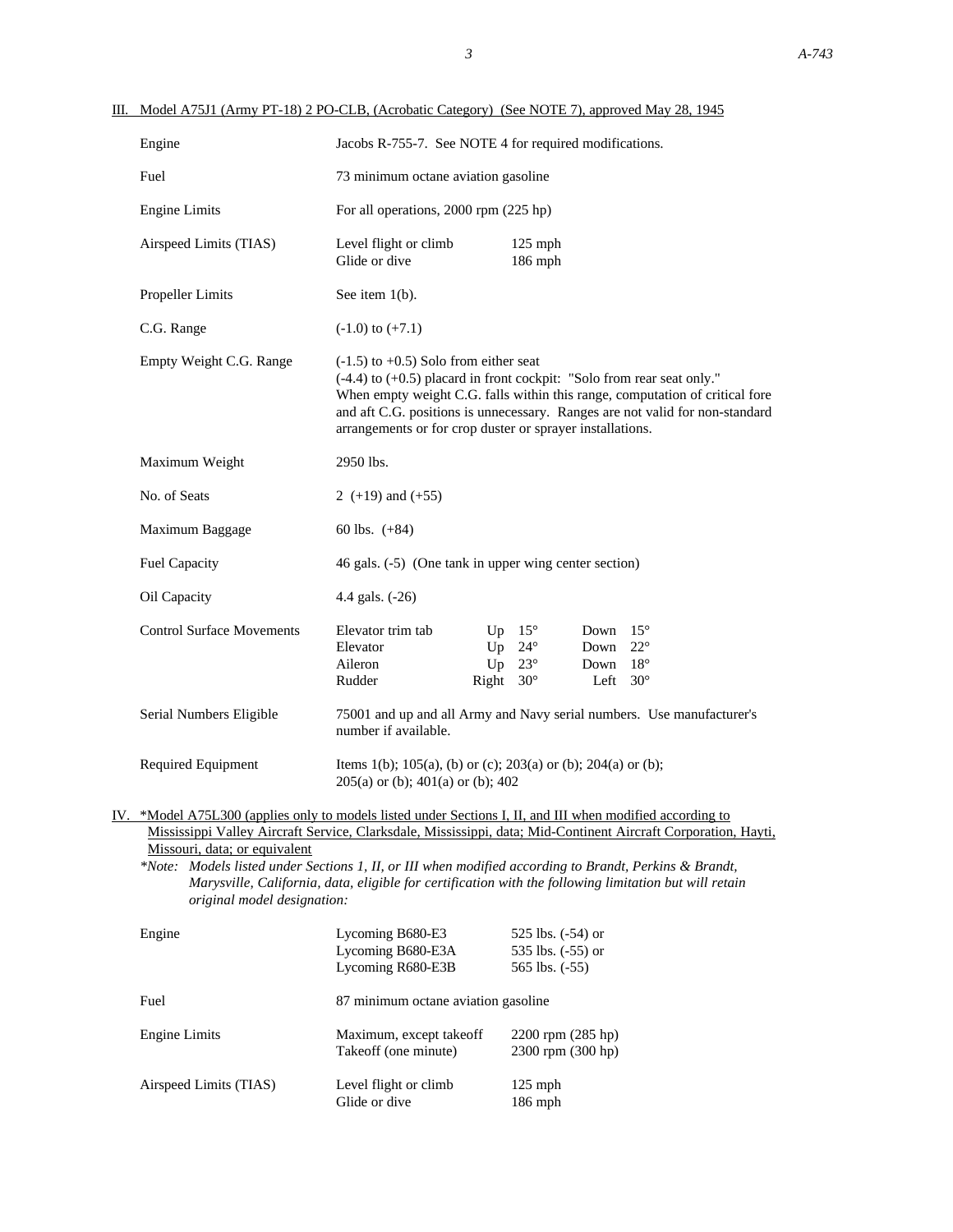### IV. Model A75L300 (cont'd) Propeller Limits See Item 1(f)

C.G. Range

|                  | Maximum Weights   |           |           |  |
|------------------|-------------------|-----------|-----------|--|
|                  | 2950 lbs. or less | 3200 lbs. | 3520 lbs. |  |
| Fwd. C. G. Limit | $(-1.0)$          | $(-1.0)$  | $(-1.0)$  |  |
| Aft C.G. Limit   | $(+7.1)$          | $(+4.5)$  | $(+4.5)$  |  |

*Note: Straight line variation aft of C.G. limit above 2950 lbs. with Item 601 not installed.*



|                                                       | (-3.7) to (-0.4) When front cockpit placarded: "Solo from rear seat only."<br>When empty weight C.G. falls within this range, computation of critical fore and<br>aft C.G. positions is unnecessary. Ranges are not valid for non-standard<br>arrangements or for crop duster or sprayer installations. |
|-------------------------------------------------------|---------------------------------------------------------------------------------------------------------------------------------------------------------------------------------------------------------------------------------------------------------------------------------------------------------|
| Maximum Weight                                        | Takeoff: NC Certification, 3200 lbs.<br>***NR certification (prior to October 11, 1950), 3520 lbs.<br>Landing: $3200$ lbs.                                                                                                                                                                              |
|                                                       | Placards                                                                                                                                                                                                                                                                                                |
|                                                       | "Intentional spins prohibited at weights above 2950 lbs." with Item 601<br>1.<br>not installed.                                                                                                                                                                                                         |
|                                                       | "Intentional spins prohibited" if elevator up-travel is more than 24°.<br>2.<br>For NR certification (prior to October 11, 1950): "Maneuvering speed<br>***3<br>at maximum weight not to exceed 115 m.p.h."                                                                                             |
| Required Equipment                                    | Items 1(f); 105(a), (b), or (c); 204(a) or (b); 205(a) or (b); 401(a) or (b); 402                                                                                                                                                                                                                       |
|                                                       | V. **Model IB75A (applies only to models listed under Sections I, II, or III when modified according to Inland Aviation                                                                                                                                                                                 |
| Company, Los Banos, California, data, or equivalent). |                                                                                                                                                                                                                                                                                                         |
|                                                       | **Note: Models listed under Sections I, II, or III modified according to Air-Repair, Clarksburgh, California, data,<br>eligible for certification with the following limitations but will retain original model designation:                                                                            |
| Engine                                                | Pratt & Whitney T1B-3 (R-085-AN-1 or -AN-3) 668 lbs. or 660 lbs. $(A8.5)$                                                                                                                                                                                                                               |

| Engine        |                                                 | Pratt & Whitney T1B-3 (R-985-AN-1 or -AN-3) 668 lbs. or 669 lbs. (-48.5) |
|---------------|-------------------------------------------------|--------------------------------------------------------------------------|
| Fuel          | 87 minimum octane aviation gasoline             |                                                                          |
| Engine Limits | Maximum, except takeoff<br>Takeoff (one minute) | 1950 rpm $(310$ hp)<br>$2300$ rpm $(450$ hp)                             |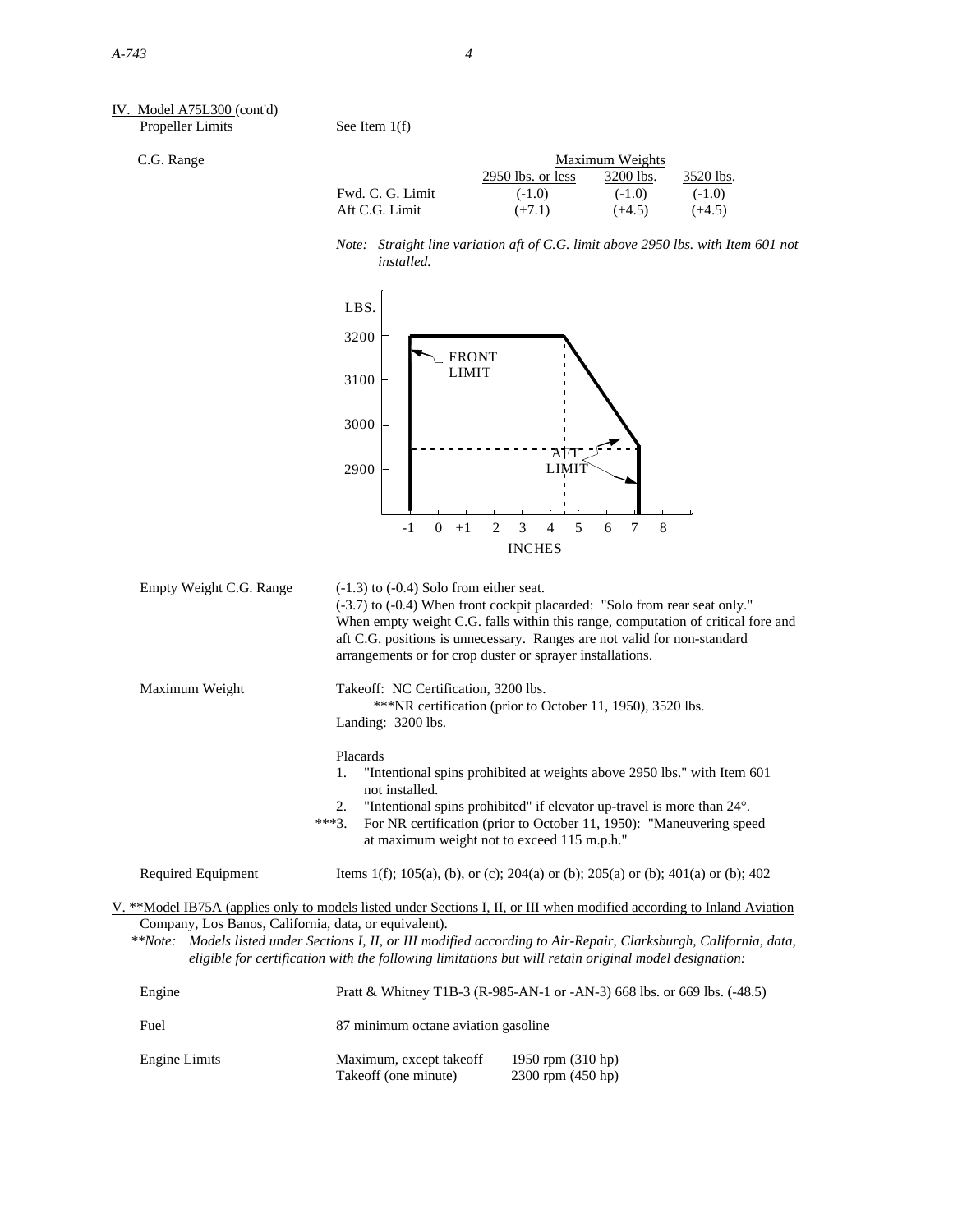# V. Model IB75A (cont'd)

*\*\*\*All original certification in the Restricted Category after October 11, 1950, must be in accordance with CAR and CAM 8.*

| Airspeed Limits (TIAS)                 | Level flight or climb<br>$125$ mph<br>Glide or dive<br>150 mph                                                                                                                                                                                                                                                                                                                           |
|----------------------------------------|------------------------------------------------------------------------------------------------------------------------------------------------------------------------------------------------------------------------------------------------------------------------------------------------------------------------------------------------------------------------------------------|
| <b>Propeller Limits</b>                | See Item $1(g)$ or $1(h)$ .                                                                                                                                                                                                                                                                                                                                                              |
| C.G. Range                             | $(-2.1)$ to $(+4.0)$                                                                                                                                                                                                                                                                                                                                                                     |
| Empty Weight C.G. Range                | $(-5.3)$ to $(-1.6)$<br>When empty weight C.G. falls within this range, computation of critical fore and<br>aft C. G. positions is unnecessary. Ranges are not valid for non-standard<br>arrangements or crop duster or sprayer installations.                                                                                                                                           |
| Maximum Weight                         | Takeoff: NC Certification, 3200 lbs<br>*** NR certification (prior to October 11, 1950), 3520 lbs.<br>Landing: 3200 lbs.                                                                                                                                                                                                                                                                 |
| Control surface movements              | Up $28^\circ$<br>Down $22^{\circ}$<br>Elevator                                                                                                                                                                                                                                                                                                                                           |
| Placards                               | "METO power not to exceed 310 hp (1950 rpm)"<br>1.<br>2.<br>"Intentional spins prohibited"<br>"SOLO from rear seat only."<br>3.<br>$***4.$<br>NR certification (prior to October 11, 1950): "Maneuvering speed at<br>maximum weight not to exceed 115 mph."                                                                                                                              |
| Required Equipment                     | Items 1(g) or (h); 105(a), (b) or (c); 203(a) or (b); 204(a) or (b); 205(a) or (b);<br>$401(a)$ or (b); $402$                                                                                                                                                                                                                                                                            |
| SPECIFICATIONS PERTINENT TO ALL MODELS |                                                                                                                                                                                                                                                                                                                                                                                          |
| Datum                                  | Leading edge of lower wing                                                                                                                                                                                                                                                                                                                                                               |
| Leveling Means                         | Leveling lugs provided in front cockpit                                                                                                                                                                                                                                                                                                                                                  |
| <b>Certification Basis</b>             | Type Certificate No. 743 (CAR 4a)                                                                                                                                                                                                                                                                                                                                                        |
| <b>Production Basis</b>                | None. Each aircraft manufactured subsequent to October 3, 1945, for civil<br>use must, prior to original certification, satisfactorily pass:<br>A detailed inspection for workmanship, materials, and conformity with<br>the approved technical data and a check of the flight characteristics by an FAA<br>representative.                                                              |
| <b>Export Eligibility</b>              | Eligible for export to all countries subject to the provisions of MOP 2-4,<br>except as follows:                                                                                                                                                                                                                                                                                         |
|                                        | Canada - Landplane - eligible<br>- not eligible<br>Skiplane                                                                                                                                                                                                                                                                                                                              |
| EQUIPMENT:<br>item is installed.       | A plus $(+)$ or minus $(-)$ sign preceding the weight of an item indicates net weight change when that<br>Approval for the installation of all items of equipment listed herein has been obtained by the aircraft<br>manufacturer except those items preceded by four asterisks (****). The asterisks denote that approval<br>has been obtained by other than the aircraft manufacturer. |

*\*\*\*All original certification in the Restricted Category after October 11, 1950, must be in accordance with CAR and CAM 8.*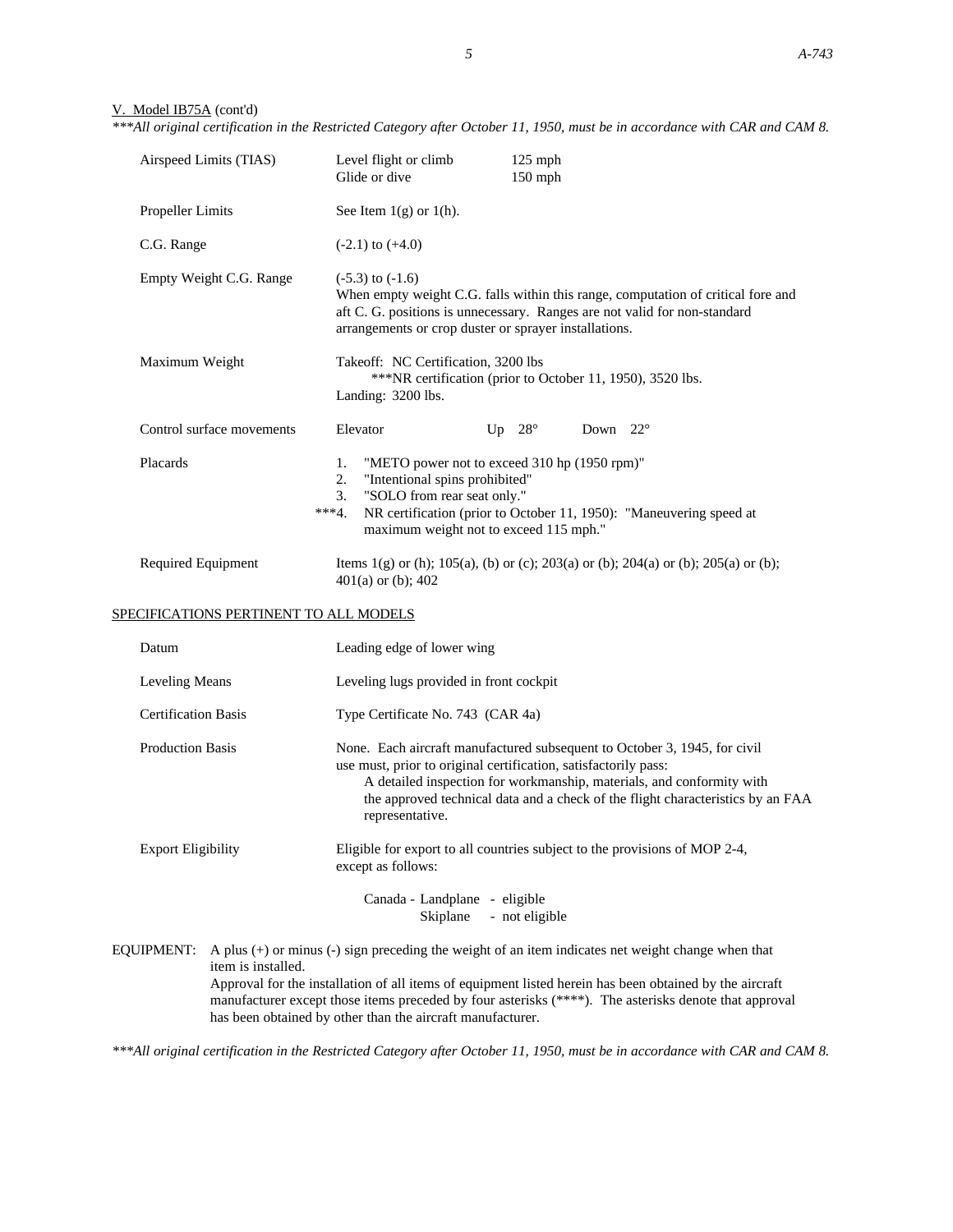# Propellers and Propeller Accessories

|    |     | betters and Propetter Accessories                                                          |
|----|-----|--------------------------------------------------------------------------------------------|
| 1. |     | Propellers                                                                                 |
|    |     |                                                                                            |
|    |     | Static rpm at maximum permissible throttle setting:                                        |
|    |     | Not over 1750, not under 1650.                                                             |
|    |     | No additional tolerance permitted.                                                         |
|    |     | Diameter: Not over 102 in., not under 99 in.                                               |
|    |     | (b) Sensenich 98AA64 or 98AA66 or Fahlin D760-68-94 (including hub) or any                 |
|    |     | other fixed pitch wood propeller meeting following limits which is eligible                |
|    |     |                                                                                            |
|    |     | Static rpm at maximum permissible throttle setting:                                        |
|    |     | Not over 1950, not under 1725.                                                             |
|    |     | No additional tolerance permitted.                                                         |
|    |     | Diameter: Not over 98 in., not under 94 in.                                                |
|    |     | Reduce glide or dive speed to 150 mph. TIAS when using propeller with                      |
|    |     | static rpm above 1775.                                                                     |
|    |     |                                                                                            |
|    |     | Indexing: When this propeller is installed on Continental W-670-6A or -6N engine,          |
|    |     | the propeller must be indexed in the 90 degree position (blades at right                   |
|    |     | angles to the crankthrow).                                                                 |
|    |     | (c) Deleted February 15, 1946.                                                             |
|    |     | (d) McCauley with the following hubs and blades:                                           |
|    |     | (Eligible only when used with Continental W-670-6A, -6N (Army R-670) or                    |
|    |     | Lycoming R-680-B4 engines.)                                                                |
|    |     |                                                                                            |
|    |     | Hubs<br><b>Blades</b>                                                                      |
|    |     | D-1093<br>SS-138-6                                                                         |
|    |     | SS-135-6M<br>$82$ lbs. $(-69)$<br>$\alpha$                                                 |
|    |     | 41D5926<br>SS-135-6<br>$82$ lbs. $(-69)$                                                   |
|    |     |                                                                                            |
|    |     | Static rpm, at maximum permissible throttle setting:                                       |
|    |     | Not over 1925, not under 1575.                                                             |
|    |     | No additional tolerance permitted.                                                         |
|    |     | Pitch settings at 42 in. sta.: $9^{\circ}$ to 11.7°                                        |
|    |     | Diameter: Not over 102 in., not under 100 in.                                              |
|    |     | When installed on Continental W-670-6A or -6N engine, this propeller must be               |
|    |     | indexed in the zero degree position (blades in line with the crankthrow) and the           |
|    |     | tachometer should be placarded as follows: "Avoid continuous operation between             |
|    |     | 1500 and 1650 rpm."                                                                        |
|    |     | (e) Hamilton Standard blades 11C1 (Navy 4350, 4350F, 4350F1)                               |
|    |     | in hub 5404, or other eligible 2-way ground adjustable hub. (Eligible only with            |
|    |     |                                                                                            |
|    |     |                                                                                            |
|    |     | Static rpm at maximum permissible throttle setting:                                        |
|    |     | Not over 1975, not under 1500. No additional tolerance permitted.                          |
|    |     | Diameter: Not over 102 in., not under 100 in. On Continental W-670 engines,                |
|    |     | index in the zero degree (blades in line with crankthrow) position and placard             |
|    |     | tachometer as follows: "Avoid continuous cruise operation above 1900 rpm."                 |
|    | (f) | Hamilton Standard, constant speed, hub 2B20, blades 6135-9 through -16,                    |
|    |     | with 1012G1 or 1012A1 governor, eligible on Lycoming R-680-E3, -E3A,                       |
|    |     |                                                                                            |
|    |     | Pitch settings at 42 in. sta.: Low 7° for 6135-9 blades and 10° for 6135-16 blades         |
|    |     | Diameter: 8'3" max., 7' 7-1/8" min. allowable for repairs                                  |
|    | (g) | Hamilton Standard, ground adjustable 5406-AL hub, 1C1-12 through 1C1-14                    |
|    |     |                                                                                            |
|    |     | Pitch setting at 42 in. sta.: 13.0°                                                        |
|    |     | Diameter: 9'0" max., 8' 9-7/8" min. allowable for repairs                                  |
|    |     | (h) Hamilton Standard, controllable, 2D30 hub, 6101-12 through -20 blades.  163 lbs. (-67) |
|    |     | Eligible with P&W T1B3 engine only.                                                        |
|    |     | Pitch setting at 42 in. sta.: low 12-1/2°, high $16-1/2$ °                                 |
|    |     | Diameter: 9'0" max., 8' 3-7/8" min. allowable for repairs                                  |
|    |     |                                                                                            |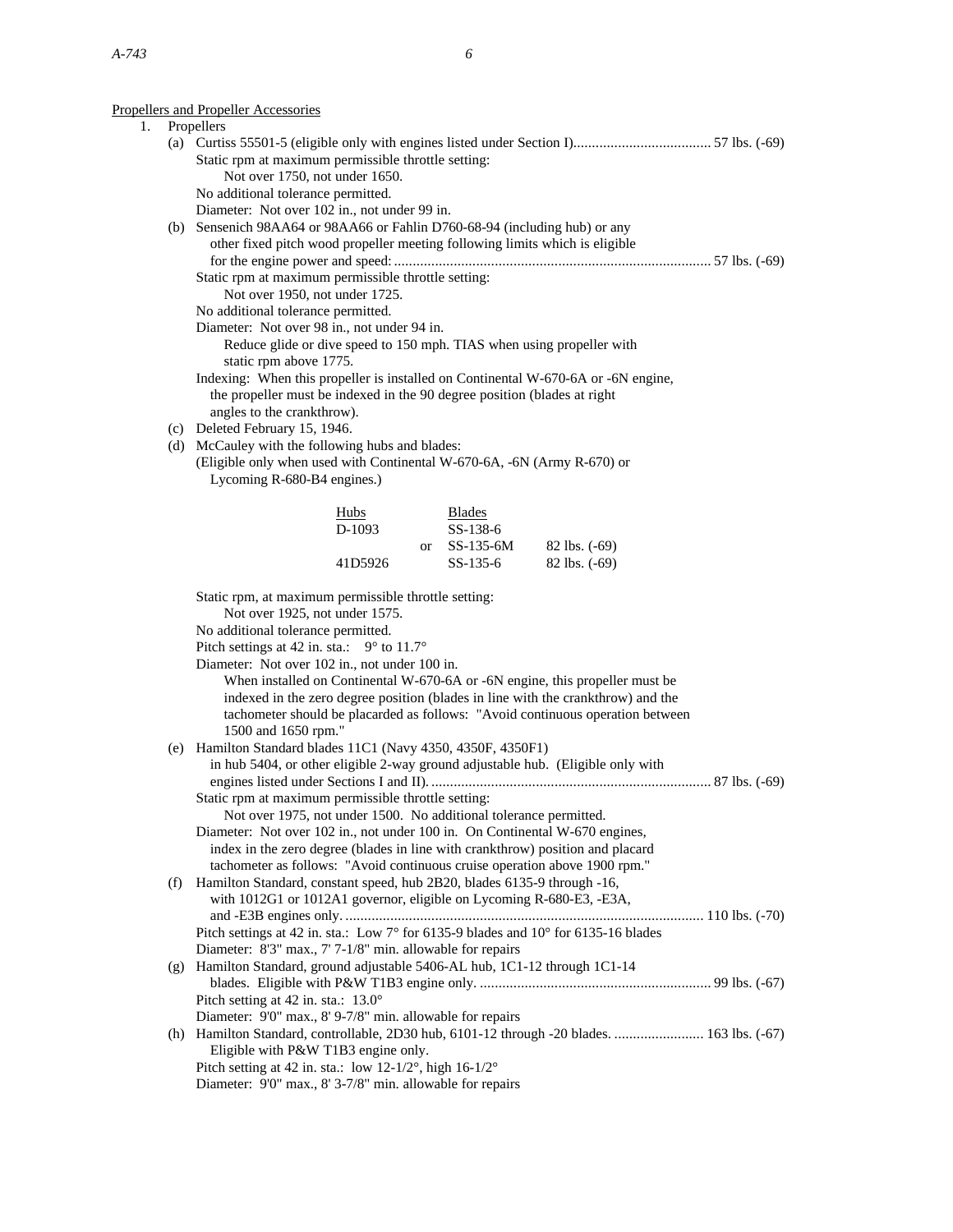Engines and Engine Accessories - Fuel and Oil System

|               | <u> Engines and Engine Accessories - Fuel and Oil System</u>                                                    |  |
|---------------|-----------------------------------------------------------------------------------------------------------------|--|
| 101.          | Starter and shaft (manual)                                                                                      |  |
|               |                                                                                                                 |  |
|               | (on Models A75L3, 75, A75, B75, and E75 only)                                                                   |  |
|               |                                                                                                                 |  |
|               | (on Models A75N1, B75N1, D75N1 only)                                                                            |  |
| 102.          | Magneto, booster                                                                                                |  |
|               |                                                                                                                 |  |
|               |                                                                                                                 |  |
|               |                                                                                                                 |  |
| 103.          |                                                                                                                 |  |
| 104.          |                                                                                                                 |  |
| 105.          | Oil tank                                                                                                        |  |
|               |                                                                                                                 |  |
|               |                                                                                                                 |  |
|               |                                                                                                                 |  |
|               | Capacity: 4.76 gals.                                                                                            |  |
| 106.          |                                                                                                                 |  |
|               |                                                                                                                 |  |
| 107.          |                                                                                                                 |  |
|               |                                                                                                                 |  |
|               | <b>Landing Gear and Floats</b>                                                                                  |  |
|               | (Main gear shock struts of the air-oil type and conforming to Boeing-Wichita Dwg. 75-2602 and main landing gear |  |
|               | carry-through structures conforming to Boeing-Wichita Dwg. 75-2603 may be used on Model 75 (Army PT-13) only.)  |  |
|               | 203. Main landing gear wheels                                                                                   |  |
|               | (a) 24 in. streamline (Bendix or Hayes) with hyd. brakes and 24 in. 4-ply                                       |  |
|               |                                                                                                                 |  |
|               | (b) 24 in. streamline (Bendix or Hayes) with hyd. brakes and 8.90-12.50 4-ply low                               |  |
|               |                                                                                                                 |  |
|               |                                                                                                                 |  |
| 204.          | Tail wheel                                                                                                      |  |
|               |                                                                                                                 |  |
|               |                                                                                                                 |  |
| 205.          | Tail wheel gear (less wheel and tire)                                                                           |  |
|               |                                                                                                                 |  |
|               |                                                                                                                 |  |
|               |                                                                                                                 |  |
|               | <b>Electrical Equipment</b>                                                                                     |  |
| 301.          | <b>Battery</b>                                                                                                  |  |
|               |                                                                                                                 |  |
|               |                                                                                                                 |  |
|               |                                                                                                                 |  |
| 302.          | Interphone                                                                                                      |  |
|               |                                                                                                                 |  |
|               |                                                                                                                 |  |
| 303.          | (a) Wing (NAF $1021$ )                                                                                          |  |
|               | (b) Wing (AN 3033)                                                                                              |  |
|               |                                                                                                                 |  |
|               | <b>Interior Equipment</b>                                                                                       |  |
|               |                                                                                                                 |  |
| 401.          | Seats                                                                                                           |  |
|               |                                                                                                                 |  |
|               |                                                                                                                 |  |
| 402.          | Safety belts, Army Types B-6, B-10, B-11, and B-12 and NAF 1045-1                                               |  |
| 403.          | Fire extinguisher - portable                                                                                    |  |
|               |                                                                                                                 |  |
|               |                                                                                                                 |  |
|               |                                                                                                                 |  |
|               |                                                                                                                 |  |
| Miscellaneous |                                                                                                                 |  |
| 601.          | Spoilers (spin strips) over leading edge upper and lower wings or lower wing only                               |  |
| 602.          |                                                                                                                 |  |
|               |                                                                                                                 |  |
| 603.          | Cockpit enclosure (Boeing). When this item is installed, airplane not eligible for                              |  |
|               | night flying and must be placarded as follows:                                                                  |  |
|               | "Close hatches before entering spin or dive."                                                                   |  |
|               |                                                                                                                 |  |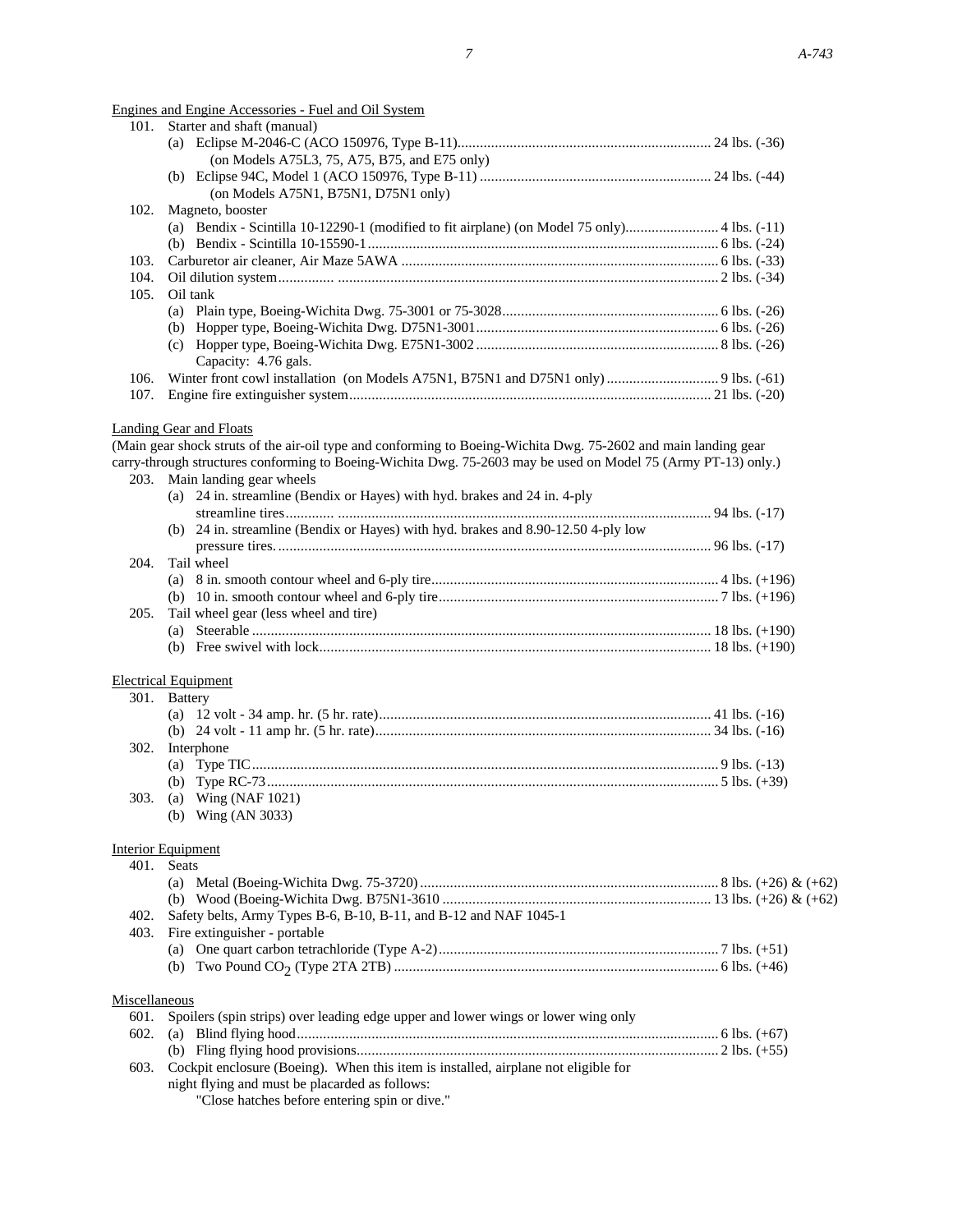| 604.       |                                                                                                                                                                           |                                                                                                                                                                                                        |  |  |
|------------|---------------------------------------------------------------------------------------------------------------------------------------------------------------------------|--------------------------------------------------------------------------------------------------------------------------------------------------------------------------------------------------------|--|--|
| $****605.$ |                                                                                                                                                                           |                                                                                                                                                                                                        |  |  |
| ****606.   |                                                                                                                                                                           |                                                                                                                                                                                                        |  |  |
| $****607.$ | Sprayer and Duster Installations (all 75 series airplanes unless otherwise noted)                                                                                         |                                                                                                                                                                                                        |  |  |
|            |                                                                                                                                                                           | (a) Goettl's Metalcraft Co., 2431 E. Buhanan, Phoenix, Arizona                                                                                                                                         |  |  |
|            |                                                                                                                                                                           | Duster installation kit approved, subject to inspection, when installed according to                                                                                                                   |  |  |
|            |                                                                                                                                                                           | drawings and installation instructions furnished with kit.                                                                                                                                             |  |  |
|            |                                                                                                                                                                           | (b) Barrie Aeronautical Corp., Lee Airport, Lockport, New York                                                                                                                                         |  |  |
|            |                                                                                                                                                                           | Model 20 dust hopper approved, subject to inspection, when installed according to                                                                                                                      |  |  |
|            |                                                                                                                                                                           | Barrie Dwg. 001.<br>(c) Transland Company, 223 California St., El Segundo, California                                                                                                                  |  |  |
|            |                                                                                                                                                                           | Spray installation approved, subject to inspection, when installed in accordance with                                                                                                                  |  |  |
|            |                                                                                                                                                                           | combination Spray Tank and Hopper Dwg. 1001, Dwgs. 1 through 10, and                                                                                                                                   |  |  |
|            |                                                                                                                                                                           | installation instructions:                                                                                                                                                                             |  |  |
|            |                                                                                                                                                                           | Airspeed Limits:<br>Level flight or climb<br>100 mph TIAS                                                                                                                                              |  |  |
|            |                                                                                                                                                                           | Glide or dive<br>120 mph TIAS                                                                                                                                                                          |  |  |
|            |                                                                                                                                                                           | (d) Transland Company, 223 California St., El Segundo, California                                                                                                                                      |  |  |
|            |                                                                                                                                                                           | Duster installation approved, subject to inspection, when installed in accordance with                                                                                                                 |  |  |
|            |                                                                                                                                                                           | combination Spray Tank and Hopper Dwg. 1001, Dwgs. 2001, 2004 and 2005 and                                                                                                                             |  |  |
|            |                                                                                                                                                                           | installation instructions:                                                                                                                                                                             |  |  |
|            |                                                                                                                                                                           | Airspeed Limits:<br>Level flight or climb<br>112 mph TIAS                                                                                                                                              |  |  |
|            |                                                                                                                                                                           | Glide or dive<br>134 mph TIAS                                                                                                                                                                          |  |  |
|            |                                                                                                                                                                           | (e) Rawdon Bros. Aircraft, Inc., Box 1135, Wichita, Kansas                                                                                                                                             |  |  |
|            |                                                                                                                                                                           | Spray kit approved, subject to inspection, when installed according to Rawdon Report PT-6025.                                                                                                          |  |  |
|            | (f)                                                                                                                                                                       | Burnam Aviation Co., Arlington, Texas<br>Six venturi spray kit approved, subject to inspection, when installed according to                                                                            |  |  |
|            |                                                                                                                                                                           | Burnam Dwgs. and Instructions B-1, B-2, B-3, RB-100, RB-101, RB-102, RB-1 and RB-2.                                                                                                                    |  |  |
|            |                                                                                                                                                                           | Airspeed Limits: Level flight or climb<br>119 mph TIAS                                                                                                                                                 |  |  |
|            |                                                                                                                                                                           | Glide or dive<br>143 mph TIAS                                                                                                                                                                          |  |  |
|            |                                                                                                                                                                           | (g) Independent Crop Dusting, Inc., Campbell, California                                                                                                                                               |  |  |
|            |                                                                                                                                                                           | ICD Model 600 rotary spray two unit kit approved, subject to inspection, when installed according                                                                                                      |  |  |
|            |                                                                                                                                                                           | to ICD Dwgs. 600-102 to -106 inclusive and installation instructions, and when mounted to the wing                                                                                                     |  |  |
|            |                                                                                                                                                                           | structure in accordance with ICD Dwg. 600-101 or ICD Mounting Kit No. 600-1B.                                                                                                                          |  |  |
|            |                                                                                                                                                                           | Airspeed Limits: Level flight or climb<br>92 mph TIAS                                                                                                                                                  |  |  |
|            |                                                                                                                                                                           | Glide or dive<br>110 mph TIAS                                                                                                                                                                          |  |  |
|            |                                                                                                                                                                           | (h) Airplane Vapor Spray Company, Route 3, Box 567b, Visalia, California                                                                                                                               |  |  |
|            |                                                                                                                                                                           | Duster, spray or combination duster and spray kit approved, subject to inspection, when installed                                                                                                      |  |  |
|            |                                                                                                                                                                           | according to assembly Dwg. No 8904-A and P-100 through P-107, inclusive, and installation                                                                                                              |  |  |
|            |                                                                                                                                                                           | Dwgs. 1001 through 1008 inclusive. Kits include instructions for Pratt and Whitney R-985-AN3<br>engine installation and the airplane was eligible for NR certification prior to October 11, 1950, with |  |  |
|            |                                                                                                                                                                           | the engine and limitations listed in Section V.                                                                                                                                                        |  |  |
|            | $\left( 1\right)$                                                                                                                                                         | Ong Aircraft Corp., Kansas City, Missouri                                                                                                                                                              |  |  |
|            |                                                                                                                                                                           | Aero Dust King Model DS-12 kit approved, subject to inspection, when installed according to                                                                                                            |  |  |
|            |                                                                                                                                                                           | Ong Installation Instructions and DWg. DS-1200.                                                                                                                                                        |  |  |
|            | (i)                                                                                                                                                                       | Airplane Dust and Spray Equipment Company, Kern County Airport, Bakersfield, California                                                                                                                |  |  |
|            |                                                                                                                                                                           | Sprayer pump and boom assembly kit, subject to inspection, when installed according to                                                                                                                 |  |  |
|            |                                                                                                                                                                           | Dwg. 50320-207-75 and installation instructions.                                                                                                                                                       |  |  |
|            |                                                                                                                                                                           | Airspeed Limits: Level flight or climb<br>92 mph TIAS                                                                                                                                                  |  |  |
|            |                                                                                                                                                                           | Glide or dive<br>110 mph TIAS                                                                                                                                                                          |  |  |
|            |                                                                                                                                                                           | (k) Rawdon Seeder-Duster, Rawdon Bros. Aircraft Inc., Box 1135, Wichita, Kansas                                                                                                                        |  |  |
|            | Kit approved, subject to inspection, when installed according to Rawdon Report No. PT-7100.                                                                               |                                                                                                                                                                                                        |  |  |
| ****608.   | Metal center wing section, Goettls Metalcraft Company, 2431 E. Buchanan Street, Phoenix, Arizona                                                                          |                                                                                                                                                                                                        |  |  |
| ****609.   | Per Goettls Metalcraft Company Dwgs. Nos. G-2348-M, and/or G-2348-M modified.<br>Wings made in accordance with Dwgs. 53040-1 through 53040-5, owned by Arvin-Wings, Inc., |                                                                                                                                                                                                        |  |  |
|            |                                                                                                                                                                           | P.O. Box 668, Arvin, California, comply with the structural requirements of CAR 8 when installed                                                                                                       |  |  |
|            |                                                                                                                                                                           | on 75 Series aircraft. This configuration was substantiated under Part 8 for the following weights                                                                                                     |  |  |
|            |                                                                                                                                                                           | and speeds:                                                                                                                                                                                            |  |  |
|            |                                                                                                                                                                           | 3200 lbs. gross weight, takeoff and landing                                                                                                                                                            |  |  |
|            |                                                                                                                                                                           |                                                                                                                                                                                                        |  |  |

 $V_c = 110$  mph  $V_{\text{ne}}$  - 139 mph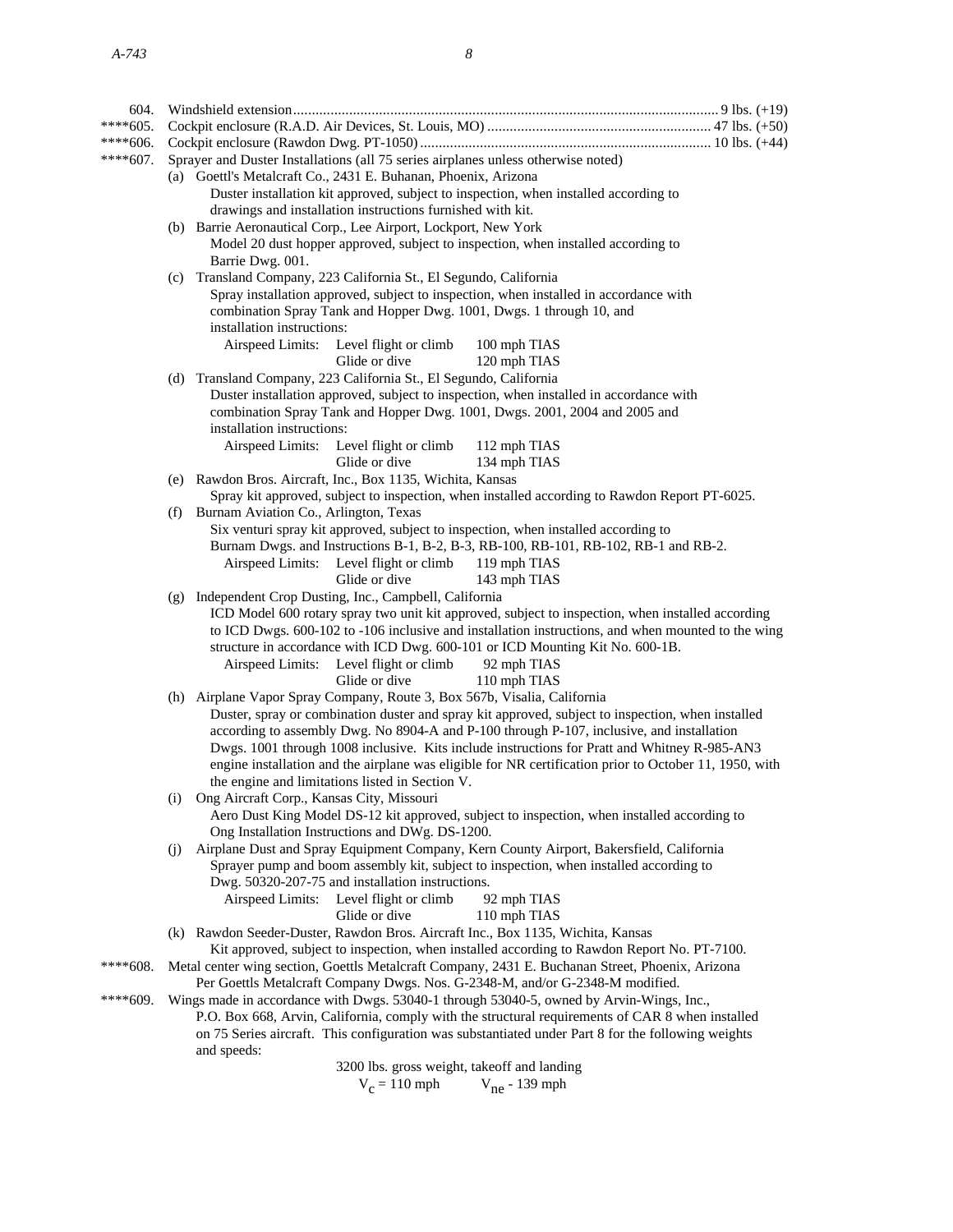- Airplanes equipped with these wings are eligible for certification under CAR 8 only. For certification at higher weights and speeds than those shown above, these airplanes should be flight tested in accordance with CAM 8.10-3 and the maximum weight established in accordance with CAM 8.10-4 for the intended special purpose.
- 

\*\*\*\*610. Wings made in accordance with Dwgs. NA101 through NA131, owned by National Aircraft Corporation, 8075 Woodley Avenue, Van Nuys, California, comply with structural requirements of CAR 8 only when installed on 75 series aircraft. This configuration was substantiated under Part 8 for the following weights and speeds:

> 3632 lbs. Gross weight, takeoff 3200 lbs. Gross weight, landing  $V_c = 105$  mph  $Vn_e - 141$  mph

Airplanes equipped with these wings are eligible for certification under CAR 8 only. For certification at higher weights and speeds than those shown above, these airplanes should be flight tested in accordance with CAM 8.10-3 and the maximum weight established in accordance with CAM 8.10-4 for the intended special purpose.

- NOTE 1. Current weight and balance report including list of equipment included in certificated weight empty, and loading instructions when necessary, must be in each aircraft at the time of original certification and at all times thereafter (except in the case of air carrier operators having an approved weight control system).
- NOTE 2. Prior to original certification of any surplus military aircraft the following revisions must be made: (These revisions are also covered in Boeing Airplane Company, Wichita Division, Service Bulletin No. 75-1, A75-1, B75-1, E75-1, A75N1-1, D75N1-1, A75J1-1 (one bulletin).
	- (a) The 0.040 inch thick aluminum firewall must be replaced, covered, or backed by 0.015 inch thick stainless steel or 0.018 inch thick mild steel suitably protected against corrosion. As an alternative, the back of the present firewall may be covered with a sheet 1/8 inch thick asbestos covered, in turn, with 0.020 inch thick aluminum. The entire assembly should be securely riveted together. The asbestos and second sheet of aluminum need not be applied in one piece. However, any joints should be well matched and asbestos joints should not coincide with joints in the aluminum.
	- (b) A suitable stick or gauge for measuring the oil quantity shall be provided.
	- (c) The baggage compartment shall be marked "maximum capacity 60 lbs." or as limited by pertinent weight and balance report, if less.
- NOTE 3. Prior to original certification of any surplus military aircraft of the subject models equipped with an electrical system, the following conditions should be complied with or electrical installations should be removed: (These revisions are also covered in Boeing Airplane Company, Wichita Division, Service Bulletin No. 75-1, A75-1, B75-1, E75-1, A75N1-1, B75N1-1, D75N1-1, A75J1-1 (one bulletin).)
	- (a) Any unapproved position lights must be replaced with Federal Aviation Administration certificated or approved lights. The wing lights on some airplanes are already of an approved type. These approved lights are NAF-1021 and AN 3033 models. However, if the AN 3033 lights have a streamlined glass cover, the sandblasted area on the inside of the cover should be painted black or the cover should be replaced with a glass globe and a streamlined metal cover which can be obtained from the light manufacturer. None of the rudder light assemblies incorporated on these military airplanes is approved.
	- (b) A battery switch must be installed that will disconnect the battery from the electrical system as near the battery as practicable.
	- (c) If the battery switch is operable from only one seat the airplane should be placarded for solo flight from that seat.
- NOTE 4. Jacobs R-755-7 engines used in Army PT-18 airplanes must be inspected and modified as follows, prior to certification:
	- (a) The rear main engine crankcase must be part no. 30068. If any other rear main crankcase is installed it must be replaced.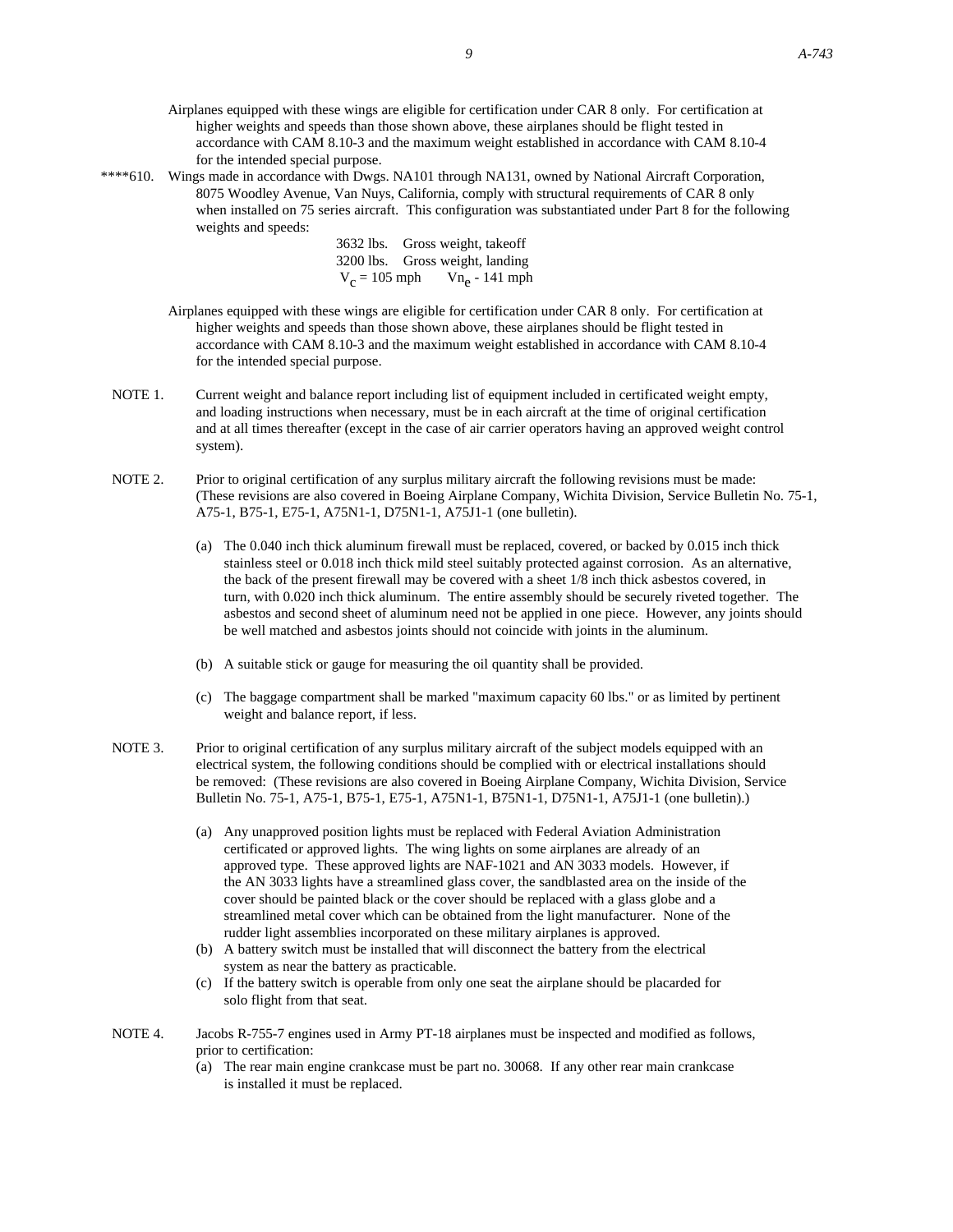- (b) Inspect all gears and bushings in the engine starter gear train to assure that they are in airworthy condition. Any unsatisfactory parts must be replaced.
- (c) Eclipse type 946 starters must not be used with the R-755-7 engine due to their excessively high clutch setting. In addition, no inertia type starters with a clutch setting above 300 ft. lbs. should be used with this engine.

NOTE 5. Rigging specifications are as follows:

(Complete maintenance instructions, including detailed rigging information, may be purchased from the Boeing Airplane Company, Wichita Division.)

Center section centering - With fuselage leveled laterally the center section is centered by hanging a plumb bob over the outboard side of the bushing at the front spar terminal bolt and measuring the lateral distance from the plumb line to the fuselage box tube. This dimension is normally 23" plus or minus 1/32" and should be equal within plus or minus 1/16" on both sides of the fuselage.

| Dihedral  | - Upper wing $1/2^{\circ}$ , lower wing $1-1/2^{\circ}$                    |
|-----------|----------------------------------------------------------------------------|
| Incidence | - Upper wing $4^\circ$ , lower wing $3^\circ$                              |
| Stagger   | - 26-13/16" plus or minus 1/8" at strut point (spoilers on both wings      |
|           | or on neither wing)                                                        |
|           | - 26-9/16" plus or minus 1/8" at strut point (spoilers on lower wing only) |
| Sweepback | $- 0^{\circ}$                                                              |

NOTE 6. Models with engines listed under Sections I and II are also eligible for NC certification at a maximum weight of 3200 lbs. under the following conditions:



"Solo from rear seat only."

When empty weight C.G. falls within this range computation of critical fore and aft C.G. positions is unnecessary. Ranges are not valid for non-standard arrangements or for crop duster or sprayer installations.